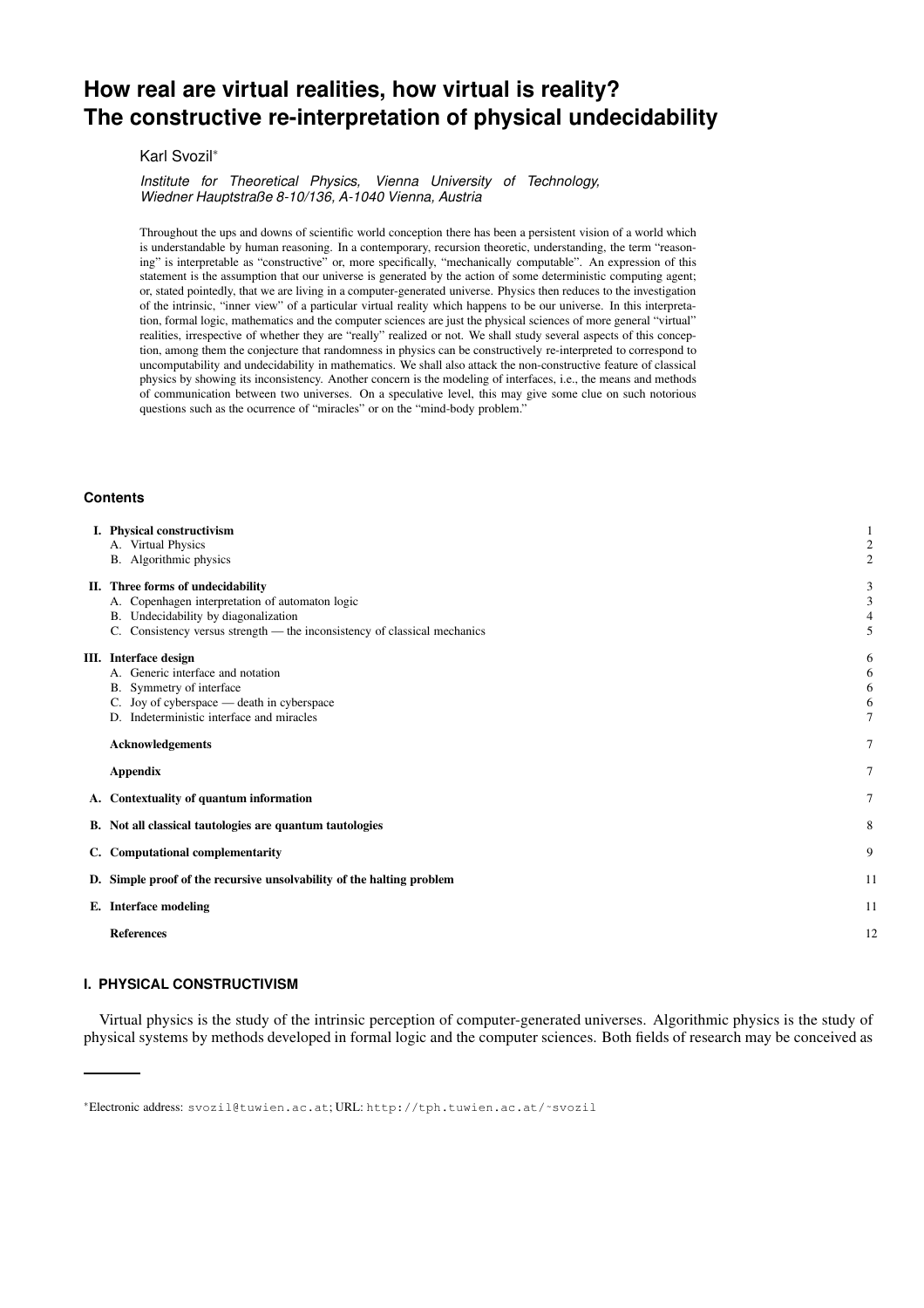two sides of the same constructivistic attempt. In that way, virtual reality is a powerful "intuition pump" for algorithmic physics, and *vice versa.*

I shall first give an outline of virtual physics and algorithmic physics. Then I shall propose a constructive re-interpretation of undecidability in the context of algorithmic physics. Finally, I shall come back to virtual physics, in particular to questions related to interface modeling and ethics. Technical issues are addressed in the appendix.

## **A. Virtual Physics**

Look at some computer. At "face value" it is a dull box; nothing spectacular. The real quality of a computer is something else. It is no external place. When you "enter" computers with virtual reality interfaces, they are a medium to new universes; they become doors of perception.

I had a dream. I was in an old, possibly mideval, castle. I walked through it. At times I had the feeling that there was something "out there," something so inconceivable hidden that it was impossible to recognize. Then suddenly I realized that there was something "inside the walls:" another, dual, castle, quite as spacious as the one I was walking in, formed by the inner side of what one would otherwise consider masonry. There was a small opening, and I glanced through; the inside looked like a threedimensional maze inhabited by dwarfs. The opening closed again.

Computers are exactly such openings; doors of perception to hidden universes. One may ask [1], "what exactly makes a reality virtual?" Or conversely, "what makes a computer-generated universe so real?" One may also ask, "where exactly is this 'undiscover'd country?' Is it in the circuitry? Is it on the screens, in the interfaces, in the senses, in the mind?" — These are old questions. They have been addressed with respect to where exactly the mind is located. They can also be applied to the characters in a book or on a movie screen.

To cope with the intrinsic phenomenology of computer-generated universes systematically, we have to develop their "virtual physics." This includes experiments, observations and theoretical models which are intrinsically operational. It is different from an outside description of a process of computation.

Virtual physics is neither a classical discipline of mathematics, logic or the computer sciences, nor can it pretend to be a traditional physical science. Its scope is the intrinsic perception and interpretation of pure syntax.

Is this pure syntax independent of the hardware on which it is implemented? — Yes and no: at first it would seem that within the domain of universal computation, syntactical structures are the same, no matter whether they are implemented on a siliconbased Turing machine, a nerve-based Cellular Automaton, or on a common billard table. A second glance reveals that it may be possible for a program to back-act on its hardware, very much like a malignant computer virus destroys its host processor by heating it up.

We may explore a countable number of universes of computation by virtual physics, but can we step outside of this syntactical frame formed by universal computation? There is reason to believe that this might be diffult for now. If we extend the domain of universal computation, say, by allowing some form of oracle computation, we risk inconsistency. If we restrict our domain of computation, the resulting worlds will be monotonous. There is still another question related to consistency: Will all the different universes of computation — the tree of mathematical perception — eventually collapse into a single one?

Let me point out that virtual physics is part of a program called endophysics [2–4]. Endophysics, in short, investigates the intrinsic perception of an observer who inescapably is part of the observed system — the Cartesian prison [5].

#### **B. Algorithmic physics**

Algorithmic physics considers a physical system as a constructive object, more specifically, as an algorithm, a process of computation. It encompasses algorithmic information theory, computational complexity theory, the theory of recursive functions and effective computability, in particular undecidability theory in the physical context. The latter fields are in their infancies, while algorithmic information theory and computational complexity theory have attracted large attention due to their applicability in statistical physics and chaos theory. Algorithmic physics is based on the assumption that it is justified to assume that the world is or at least can be suitably modeled by a machine; To be more precise, that the physical universe is conceived as a computation and can be described by a recursive function.

Of course, at the present moment, everyone pretending that the universe is a Turing-compatible machine is in a state of sin. There are some features of our current physical woldview which seem to be in total contradiction to an intuitive understanding of "machine-like" and "computation."

Take, for example, the classical and the quantum mechanical concept of information. Intuitively and classically, a unit of information is context-free. It is independent of what other information is or might be present. A classical bit remains unchanged, no matter by what methods it is inferred. It can be copied. No doubts can be left.

By contrast, quantum information is contextual. A quantum bit may appear different, depending on the method by which it is inferred (cf. appendix A and [6–9]). Quantum bits cannot be copied or "cloned" [10]. Classical tautologies are not necessarily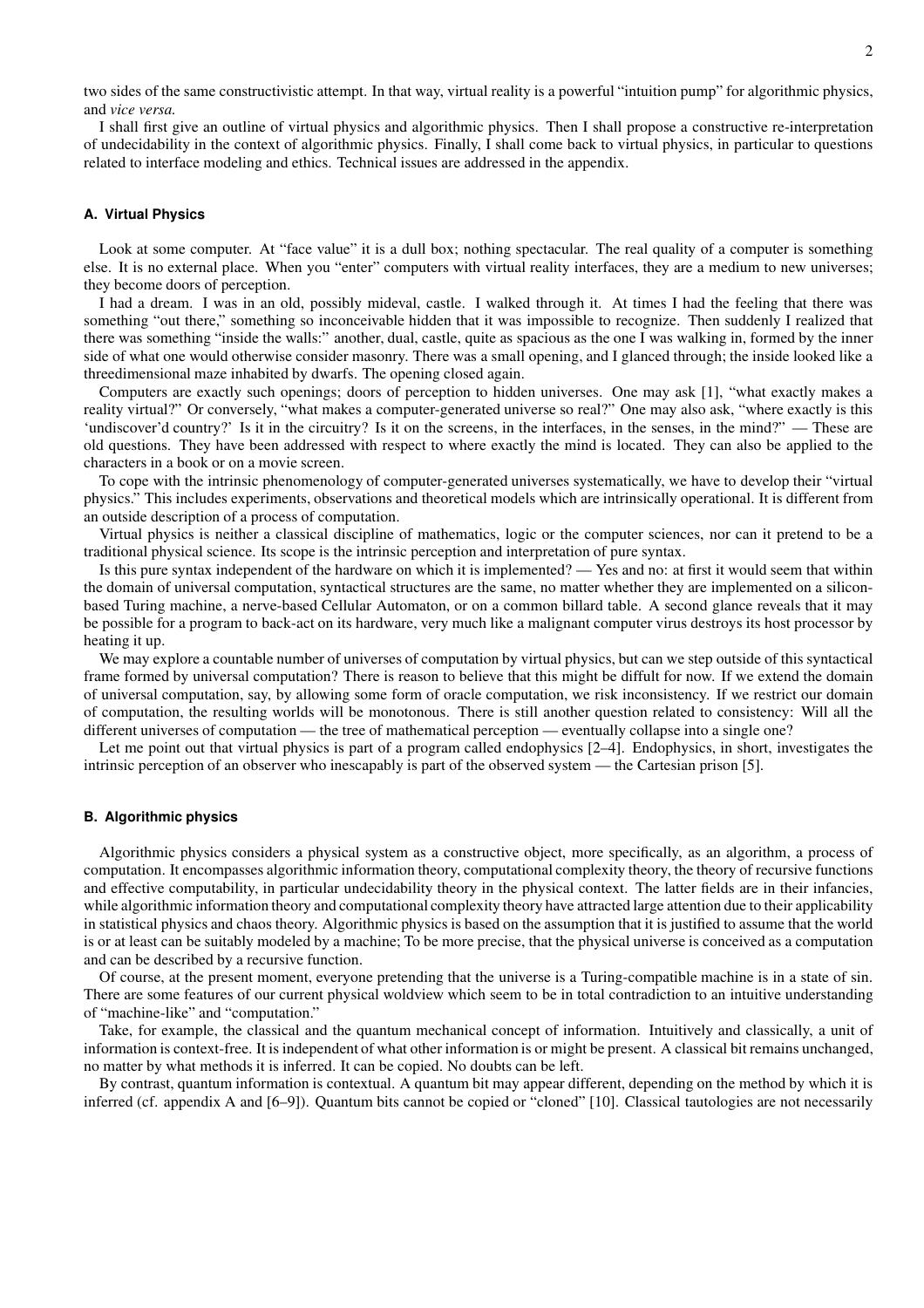satisfied in quantum information theory (cf. appendix B and [11, 12]).

More generally, quantum systems cannot be trivially "extended" and embedded into a classical world [6]. Quantum complementarity states that there are observables which cannot be measured simultaneously with arbitrary accuracy. There exist events which cannot be predicted; in the present dictum, they "occur at random."

Even the classical physics of continua operates with entities which are formally random. For instance, with probability one, i.e., almost all, elements of the continuum are Martin-Löf/Solovay/Chaitin-random, a predicate characterizing (on the average) the uncomputability of each individual digit in an expansion. No "algorithmic compression" of such random reals is possible, and one would need an infinite amount of storage and time to represent and manipulate them. Classical physics based on classical analysis cannot be implemented on a universal computer.

It turns out that celestial mechanics has never been in the realm of any "reasonable" Laplacian computing demon but was predistined to become part of chaos theory. Of course, one could endow Laplace's demon with oracle computing power, but then oracle computation would just be another word for Almighty God.

Moreover, recursive analysis states that there are computable functions which have their maximum at a uncomputable argument [6, 13]. This may be important for physical variational principles.

All this together may persuade oneself into thinking that physics has "finally" come to the conclusion that the world is irrational at heart and therefore cannot be fully modeled by any reasonable formalism. Any statement denying this may be considered as unnecessary at best or sheer heresy and nonsense at worst.

Contrary to these understatements, there is still reason to pretend that the universe is governed by constructive laws, and that it can be described by a finite set of symbols representing these laws. This may be the reason for the "unreasonable effectiveness of mathematics in the natural sciences" [14].

With regards to physics, constructivism and classical non-constructivism are paradigms, not facts. After all, we shall never be able to proof whether the world as we can perceive it is solely governed by constructive laws. For it is impossible to know all constructive laws and their consequences [15].

## **II. THREE FORMS OF UNDECIDABILITY**

What then is algorithmic physics good for? I have already mentioned algorithmic information theory and complexity theory, but I would like to concentrate on a different topic. There is reason to believe that algorithmic physics in general and recursion theoretic diagonalization in particular is the royal road to a *constructive re-interpretation* of two different types of physical undecidability: complementarity and unpredictability.

A third type of physical undecidability, if it exists, is randomness or, its weaker form, non-recursivity of a system evolution or of the initial values *et cetera.* It cannot be constructively re-interpreted. As will be argued further on, any formal modeling of this third form of physical undecidability necessitates a form of oracle computation which is too strong to be consistent.

#### **A. Copenhagen interpretation of automaton logic**

Computational complementarity is based upon the observation [16] that an interaction of the experimenter with the observed object — modeled by an exchange of information between algorithmic objects — may induce a transition of the observed object which results in the impossibility to measure another, complementary, observable; the same is true *vice versa.* The observer has a qualifying influence on the measurement result insofar as a particular observable has to be chosen among a class of non-comeasurable observables. But the observer has no quantifying influence on the measurement result insofar as the outcome of a particular measurment is concerned (cf. Zeilinger's contribution to this volume).

This can be modeled by finite automata. An automaton (Mealy or Moore machine) is a finite deterministic system with input and output capabilities. At any time the automaton is one state of a finite set of states. The state determins the future inputoutput behavior of the automaton. If an input is applied, the machine assumes a new state, depending both on the old state and on the input, emitting thereby an output, dependig also on the old state and the input (Mealy machine) or depending only on the new state (Moore machine). Automata experiments are conducted by applying an input sequence and observing the output sequence. The automaton is thereby treated as a black box with known description but unknown initial state. As has already been observed by Moore, it may occur that the automaton undergoes an irreversible state change, i.e., information about the automaton's initial state is lost. A second, later experiment may therefore be affected by the first experiment, and vice versa. Hence, both experiments are incompatible.

Corresponding to any such automaton there is a propositional structure, its so-called automaton logic or partition logic, for which experimental statements from input-output analysis are ordered; cf. appendix C and Strnadl's contribution to this volume. In Fig. 1, all experimental-logical structures of four-state Mealy automata are drawn.

Similarity and difference between quantum and computational complementarity can been made precise. A systematic investigation reveals that automaton logic is mostly non-Boolean and thus non-classical. Many but not all orthomodular lattices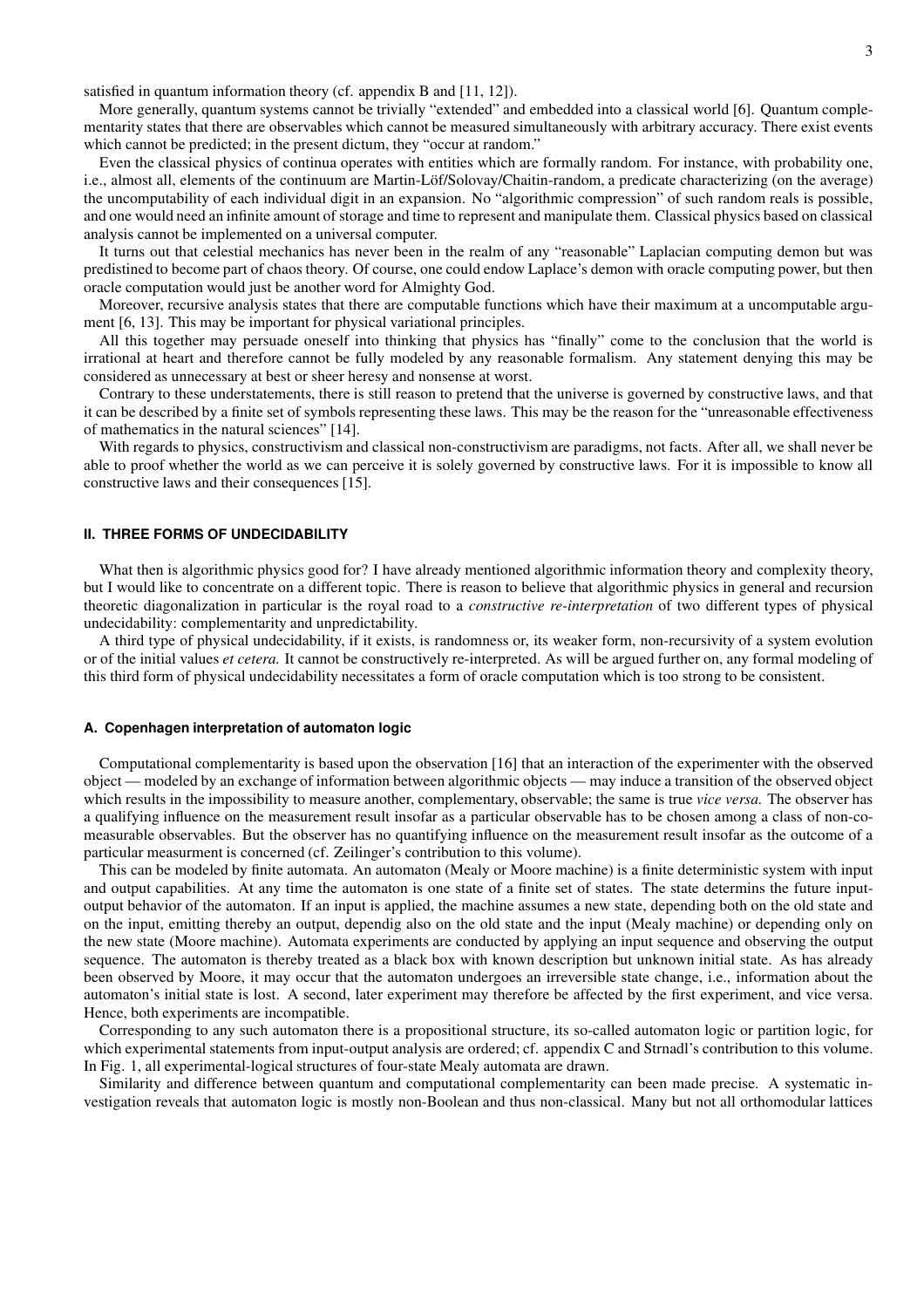

FIG. 1 The class  $\mathcal{F}_4$  of non isomorphic Hasse diagrams of the intrinsic propositional calculi of generic Mealy automata of up to four states.

ocurring in quantum logic can be realized by the logic of some particular automaton [19, 20], but automaton logic is not identical with quantum logic [4, 21].

Since any finite state automaton can be simulated by a universal computer, the class of non-Boolean automaton logic — and not classical Boolean logic — corresponds to the natural order of events in (sufficiently complex) computer generated universes. To put it pointedly: if the physical universe is conceived as the product of a universal computation, then complementarity is an inevitable and necessary feature of its intrinsic perception or endophysics. It cannot be avoided. Computational complementarity may serve as a constructive re-interpretation quantum complementarity.

### **B. Undecidability by diagonalization**

Unpredictable events "occuring at random" may result from the intrinsic description of systems which are computable on a step-by-step basis. As Gödel himself put it (cf. [22], p. 55), *"I think the theorem of mine which von Neumann refers to is not that on the existence of undecidable propositions or that on the lengths of proofs but rather the fact that a complete epistemological description of a language A cannot be given in the same language A, because the concept of truth of sentences of A cannot be defined in A. It is this theorem which is the true reason for the existence of undecidable propositions in the formal systems containing arithmetic."*

That a system which is computable on a step-by-step basis features uncomputability in forecasting sounds amazing, if not self-contradictory, at first. Yet this can be "algorithmically proven" quite easily (cf. appendix D). The method of diagonalization employed in the proof closely resembles Cantor's diagonalization method (based on the ancient liar paradox [23]) which has been applied by Gödel, Turing and others for undecidability proofs in a recursion theoretic setup.

To proof undecidability for a particular physical system, a universal computer such as a universal Turing machine is usually embedded in that system. Then, one (mostly implicitly) applies diagonalization to obtain undecidability. Therefore, any physical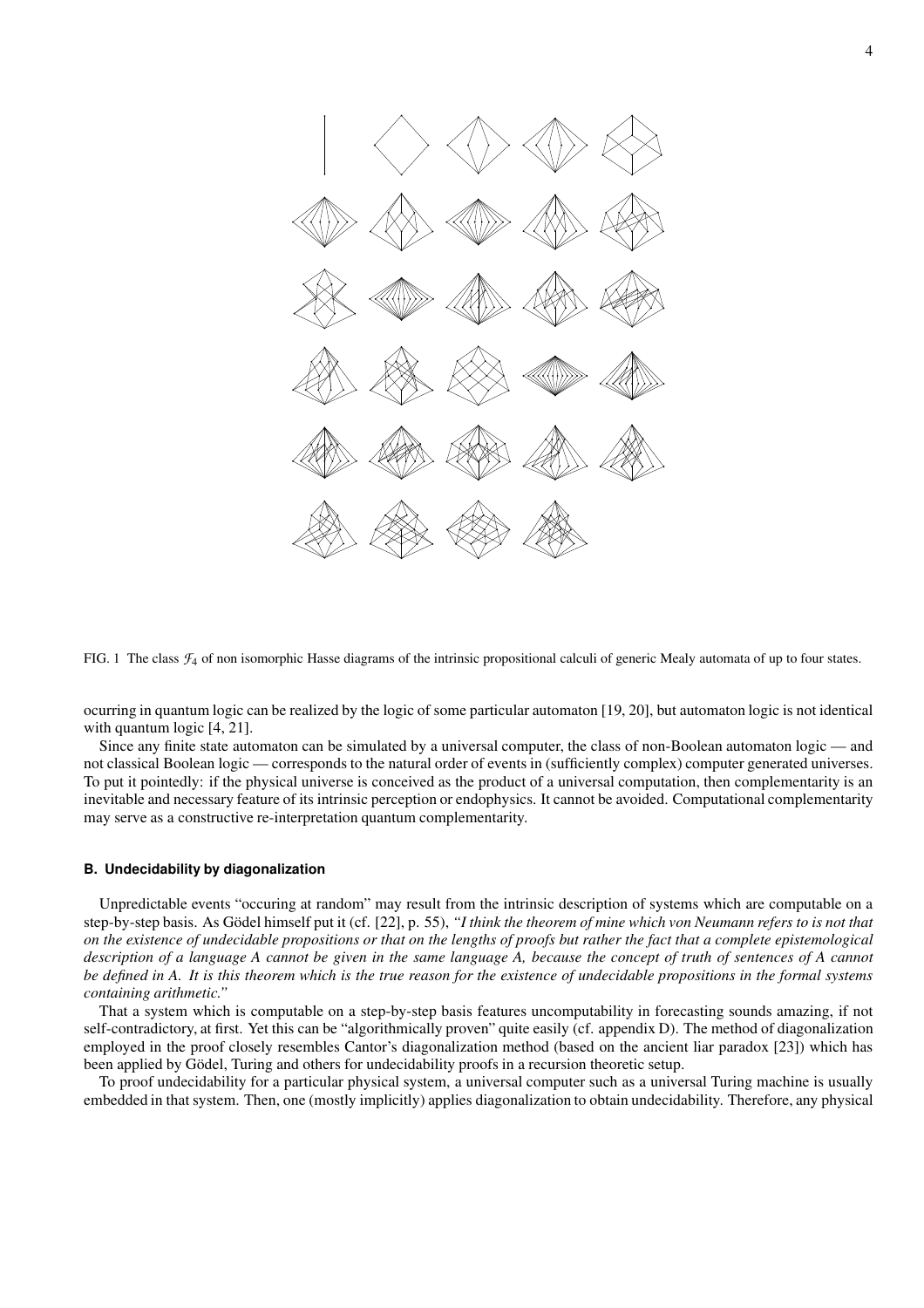realisation of a computer (with potentially infinite memory) is an example for a physical system for which undecidable propositions can be formulated. Rather than consider this further, I shall concentrate on how the method of diagonalization can be applied in quantum information theory.

Diagonalization effectively transforms the classical bit value "0" into value "1" and "1" into "0." Any information has a physical representation. The corresponding bit states can be quantum mechanically expressed by  $|0\rangle$  and  $|1\rangle$ . The classical bit base is  $\{|0\rangle, |1\rangle\}$ . The evolution representing diagonaliation can be expressed by the unitary operator  $\hat{D}$  as follows  $\hat{D}|0\rangle = |1\rangle$ . and  $\hat{D}|1\rangle = |0\rangle$ . In this state basis ( $\tau_1$  stands for the Pauli spin operator),

$$
\widehat{D} = \tau_1 = \begin{pmatrix} 0 & 1 \\ 1 & 0 \end{pmatrix} = |1\rangle\langle 0| + |0\rangle\langle 1| \quad . \tag{1}
$$

*D* will be called *diagonalization* operator, despite the fact that the only nonvanishing components are off-diagonal.

Quantum information theory allows a coherent superposition of the classical bit states; therefore the quantum bit base is

$$
\{|a,b\rangle \mid |a,b\rangle = a|0\rangle + b|1\rangle, |a|^2 + |b|^2 = 1, a,b \in \mathbb{C}\} \quad . \tag{2}
$$

 $\hat{D}$  has a fixed point at

$$
|\frac{1}{\sqrt{2}}, \frac{1}{\sqrt{2}}\rangle \quad , \tag{3}
$$

which is a coherent superposition of the classical bit base and does not give rise to inconsistencies [24]. Classical undecidability is retained, since the probability for the fixed point state  $\frac{1}{\sqrt{x}}$  $\frac{1}{2}, \frac{1}{\sqrt{2}}$  $\frac{1}{2}$  to be in either  $|0\rangle = |1,0\rangle$  or  $|1\rangle = |0,1\rangle$  is equal; i.e.,

$$
|\langle 0 \mid \frac{1}{\sqrt{2}}, \frac{1}{\sqrt{2}}\rangle|^2 = |\langle 1 \mid \frac{1}{\sqrt{2}}, \frac{1}{\sqrt{2}}\rangle|^2 = \frac{1}{2} . \tag{4}
$$

Another question in this context is whether a complete description of a system is possible within that system [25]. In algorithmic physics, the term "description" is identified with the concept of algorithm or recursive function. Von Neumann was the first who proved the possibility of the existence of a "system blueprint" or algorithmic description which would allow a complete self-reproduction of the system. The model of computation was universal cellular automata [22]. Yet, in general self-description by self-inspection must be excluded, and the only possible way to obtain such a self-description is by oracle. Also excluded must be an up-to-date complete self-comprehension which leads to an infinite series of such attempts. For, in order to describe itself completely, a deterministic agent has to describe itself describing itself describing itself  $\cdots$  and so on. This argument resembling Zeno's paradox of Achilles and the Turtoise has been called by Popper "paradox of Tristram Shandy" [25]. Finite observers cannot obtain complete self-comprehension. In psychology, the above setup is referred to as the *observing ego.* In experiments of this kind — e.g., imagine a vase on a table; now imagine you imagining a vase on a table; now imagine you imagining you imagining a vase on a table; now imagine you imagining you imagining you imagining a vase on a table; now imagine you imagining you imagining you imagining you imagining a vase on a table — humans may concentrate on 3−5 levels of iteration.

#### **C. Consistency versus strength — the inconsistency of classical mechanics**

Quantitatively, one message of undecidability theorems is that, in a very particular sense, one cannot get more wisdom out of a system than one has put in. This can be proven within algorithmic information theory. Related to this is the fact that it is shorter to describe a family of objects than to describe particular objects of the family [26, 27].

There is yet another, qualitative, moral of undecidability theorems. It seems that whenever a system becomes too powerful, it becomes inconsistent. Conversely, any reasonable, i.e., consistent, system must be limited. This is true for formal systems as well as for physical ones.

Let us demonstrate this in the context of classical physics. If one is willing to accept classical, i.e., Hilbert-style analysis, then classical continuum mechanics, and, in fact, any theory based on dense sets, becomes inconsistent.

Continuum theory, and in fact any theory based on dense sets, allows the construction of "infinity machines," which could serve as oracles for the halting problem [4, 28, 29]. Their construction closely follows Zeno's paradox of Achilles and the Tortoise by squeezing the time it takes for successive steps of computation  $\tau$  with geometric progression:  $\begin{bmatrix} 0 & 1 & 2 & 3 & 4 & \cdots \\ 1 & 1 & 2 & 3 & \cdots \\ 1 & 1 & 1 & 1 & \cdots \end{bmatrix}$  I.e., the time necessary for the *n*'th step becomes  $\tau(n) = k^n$ ,  $k < 0$ . The limit of infi-

nite computation is reached in finite physical time  $\lim_{N\to\infty} \sum_{n=1}^{N} \tau(n) = \lim_{N\to\infty} \sum_{n=1}^{N} k^n = 1/(1-k)$ .

On such oracle machines it would be possible to "oracle-compute" the non-recursive limit of Specker's bounded increasing sequence of rational numbers [30] as well as Chaitin's halting "probability" Ω [26] as well as to "solve" the halting problem. -Ay, there's the rub! As has been argued before, a "halting algorithm" may be used in a diagonalization argument to construct a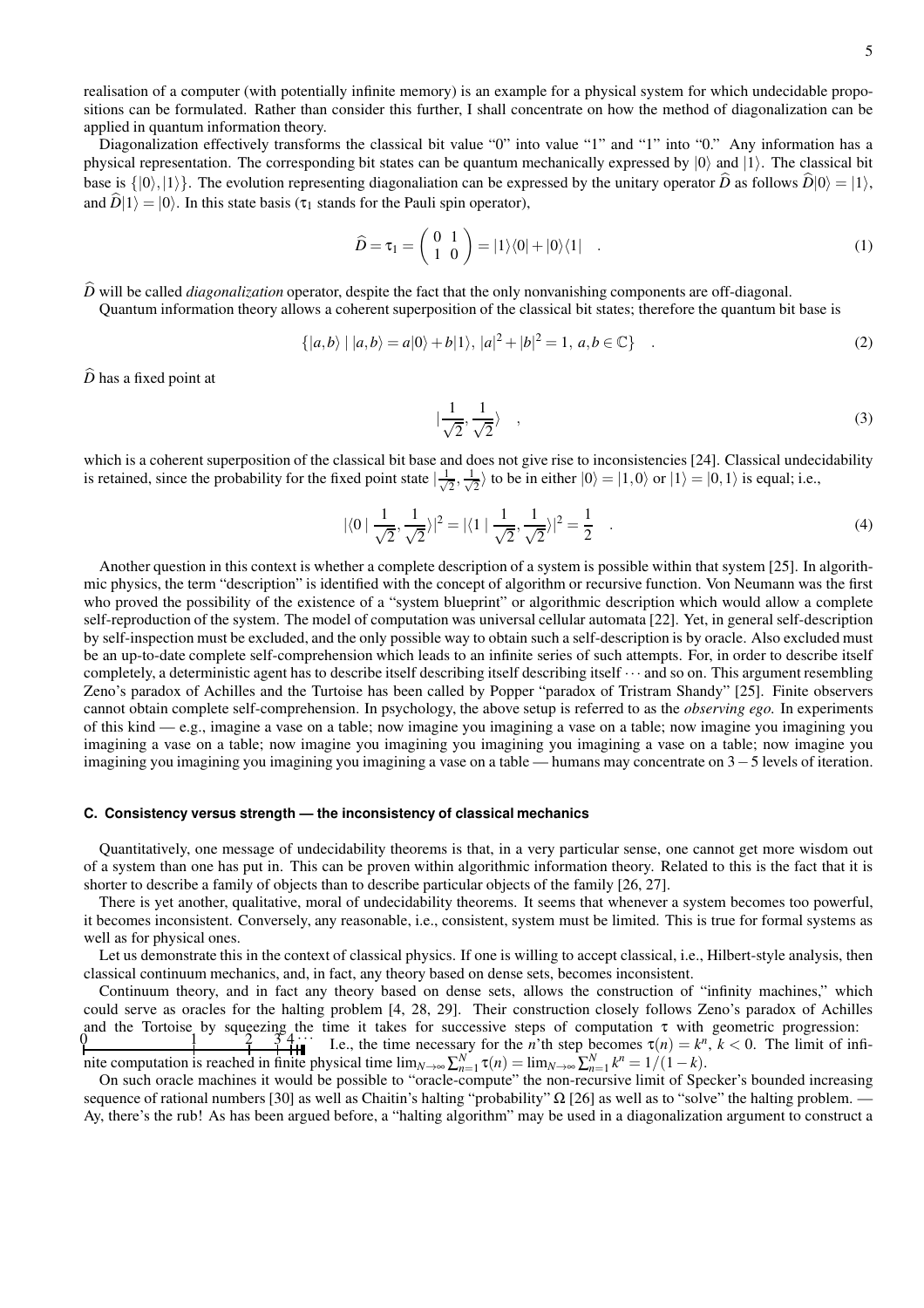complete contradiction in the classical bit base. The same argument can be used to derive the inconsistency of classical mechanics. Here, the term "classical" refers both to physical continuum mechanics, as well as to mathematical non-constructivism.

There is no *a priori* reason in classical physics to exclude such infinite processes and thus to avoid this inconsistency. One may nevertheless attack the argument both metamathematically and physically. Constructive mathematics denies the existence of objects which cannot be obtained by finite means [31, 32]. Finitism in physics excludes the existence of natural entities which correspond to infinities.

A third possibility would be to accept fundamental inconsistencies. How would inconsistencies in the intrinsic phenomenology "show up" and be perceived by an observer? At face value, it is taken for granted that phenomena "have to be" consistent. Yet there is some reason to suspect that inconsistencies may be perceived as a certain type of "fuzzyness" or unpredictability [24]. After all, there exist reasonable algorithmic entities such as expert systems or databases which may become inconsistent, yet remain of value for certain applications.

#### **III. INTERFACE DESIGN**

The term *physical universe* will be used as a synonym for the universe we live and do physics in. The terms *virtual reality* or *computer-generated universe* or *cyberspace* are synonyms for some reality mediated by some computing agent. The term *player* stands for a conscious observer, who for instance could be thought of as living in the physical universe and who is experiencing the virtual reality *via* some interface.

#### **A. Generic interface and notation**

An interface connects two universes. It is a means or mode of communication and interaction between two universes. For example, one universe may be our physical universe, while the other universe may be a virtual, computer-generated, reality. In another interpretation, both universes may be identical.

An interface always characterises a distinction between two universes [33]. This distinction may be formed by a cut within one universe. Take the process of observation. It can be modeled by a cut between the observer and the object under observation.

#### **B. Symmetry of interface**

For an observer in one universe, an interface is an indirect means of probing deeper into the other universe. From a syntactic point of view, the interface enables an exchange of symbols or information between two universes. The interpretation of this exchange is a question of semantics, convention and intent. In most of the cases it will be intentionally clear on which side of the interface the observer is located and on which side the observed object. An example is given in appendix E.

Yet, while in many practical cases the arguments justify the view of the interface as an asymmetric device, it should in principle be perceived and modeled as a *symmetric* device which allows information to flow between two universes.

Take, for example, a summer meadow. You are observing it. How is the summer meadow observing you? You have consciousness. What consciousness has the summer meadow?

#### **C. Joy of cyberspace — death in cyberspace**

What does it mean for an interface to some virtual reality "to be safe?" Will the present safety measures applying to household equipment such as television sets suffice? Will it for instance be enough to ground a data glove or to restrict the light intensity of an eye-phone?

One may state that the more powerful the interface is, the more beneficial or malign will the influences from the virtual reality towards the actor be, both from a physical and much more so psychical point of view. Since the human consciousness has the tendency to construct a "consistent, lucid reality," the consciousness of the player about a virtual environment gets lost.

But even if the player using the interface is well aware of this fact, it may be hard leaving a virtual reality. What if the player is not aware? What if the player gets killed in virtual reality?

There appear to occur certain potentials for misfortune if a virtual reality back-reacts in a destructive way. There is no interface design without any interaction between the virtual reality and the senses of the observer. What if the virtual reality and the interface mailfunctions or is subject of a criminal attempt or of an unpredictable malignancy? This may hurt the observer. Take, as an example, a wrestling experience with a huge spider. One has to make sure that, at least physically, the interface cannot in any way harm the observer. Probably the only general way to do this is to allow for some form of virtual emergency exit; a super-rule push-bottom providing the observer with an exit from the interface and thus from the virtual reality at any particular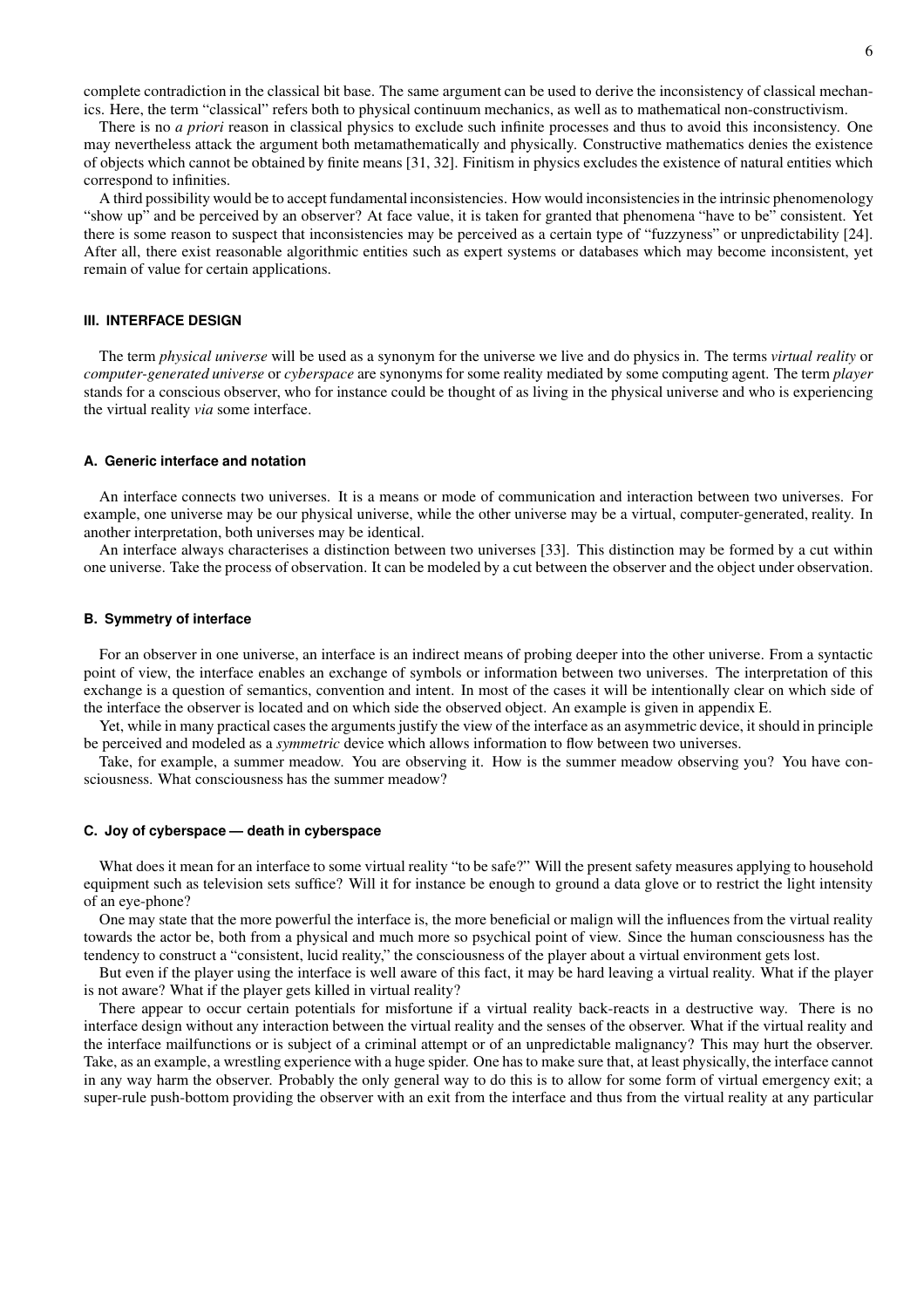instance, no matter what. Or, one may use intrinsic means of sensual limitations, very much as endorphins limit certain pains. As a consequence of unhappy occurrences, terrible traumata will occur, being a challenge both for medicine and jurisdiction.

Much as computer viruses physical destroy hardware, malign virtual realities will destroy actors physically. They may make use of the actor's primary body to harm it via the interface. This virtual backflow [4] is an instance where there is a reference, indirect though, of the virtual reality towards its meta-universe [34]. It is also an additional "opening" of one universe into the other; an irregular interface, if you like.

## **D. Indeterministic interface and miracles**

Since for safety reasons an interface to some virtual reality will have to be designed to give only limited control to the metaworld of the person's physical existence, the actor's behavior will remain "psychic" with respect to the virtual reality.

For the same reason, i.e., the limited access (*via* the interface) to the meta-world, the intrinsically definable (operationalisable) physics of the virtual reality must remain necessarily non-deterministic, because there will always be factors and information emanating from the interface which have no cause intrinsically.

Take, for example, a virtual reality which is accessible by eyephone and data glove. These interfaces — eyephone and data glove — have an intrinsic representation in the virtual reality; e.g., as two eyes and a hand with five fingers.

Consider the hand if it is not in use. Then its evolution can be completely described by the laws dominating the virtual reality. One may also say that the interface is "idle."

Now consider the hand when some player decides to use it. This decision cannot be predicted from within the virtual reality, but depends on outside criteria; e.g., the player coming back from somewhere else *et cetera.* Furthermore, with the interface "at work," the evolution can no longer be completely described by the laws dominating the virtual reality. When the actor decides to leave the virtual reality, say, because the actor has run out of time, money or is simply hungry, this decision is again intrinsically undecidable.

The setup can be modeled by an infinite deterministic computation  $(=$  the computer-generated universe) receiving data input *via* the interface. Whereas one might be able to formulate a deterministic "meta"-model of both infinite computation and data input on a meta-level, the data input is not predictable nor controllable from within the infinite computation. Therefore, the data input as seen from within the computer-generated universe appears as a miracle. It may nevertheless be possible to completely describe the interface by changing the level of description to a higher "meta-description" level which includes the physical universe of the player.

This directly translates into Philip Frank's considerations of so-called "Lücken in den Naturgesetzen" (English translation "gaps in the natural laws") and "Wunder" (English translation "miracle"); cf. [15], sections III.12-15 & VI.21. It can also be rephrased into dualistic mind-body models as for instance envisaged by Eccles [35]: In our terminology the brain as well as other body organs may be interpreted as an interface to the physical universe. The player is interpreted as an "(intrinsically) immortal soul." Take The Doors' "no one here gets out alive," or Godard's "we are the dead on vacation."

#### **Acknowledgements**

The author acknowledges stimulating discussions with Professor Cris Calude, Dr. Günther Krenn, Professor Otto E. Rössler and Dr. Christoph Strnadl. Professor Ernst Specker made available the letter from Professor Kurt Schütte as well as the dissertation of Dr. Erna Clavadetscher-Seeberger. Thanks go also to Professor Rob Clifton for his help with the Schütte rays.

#### **Appendix: Appendix**

## **Appendix A: Contextuality of quantum information**

Assume that in an EPR-type arragement [36] one wants to measure the product

$$
P = m_x^1 m_x^2 m_y^1 m_y^2 m_z^1 m_z^2
$$

of the direction of the spin components of each one of the two associated particles 1 and 2 along the *x*, *y* and *z*-axes. Assume that the operators are normalized such that  $|m_i^j| = 1$ ,  $i \in \{x, y, z\}$ ,  $j \in \{1, 2\}$ . One can determine *P*, for instance, by measurement and by counterfactual inference [8, 9] and multiplication of the three "observables"  $m_x^1 m_y^2$ ,  $m_y^1 m_x^2$  and  $m_z^1 m_z^2$ , by which way one obtains +1. One can also do that by measurement and by counterfactual inference and multiplication of the three "observables"  $m_x^1 m_x^2$ ,  $m_y^1 m_y^2$  and  $m_z^1 m_z^2$ , by which way one obtains -1. In that way, one has obtained either  $P = 1$  or  $P = -1$ . Associate with  $P = 1$  the bit state zero and with  $P = -1$  the bit state one. Then the bit is either zero or one, depending on the way or context it was inferred. This kind of contextuality is deeply rooted in the non-Boolean algebraic structure of quantum propositions. Note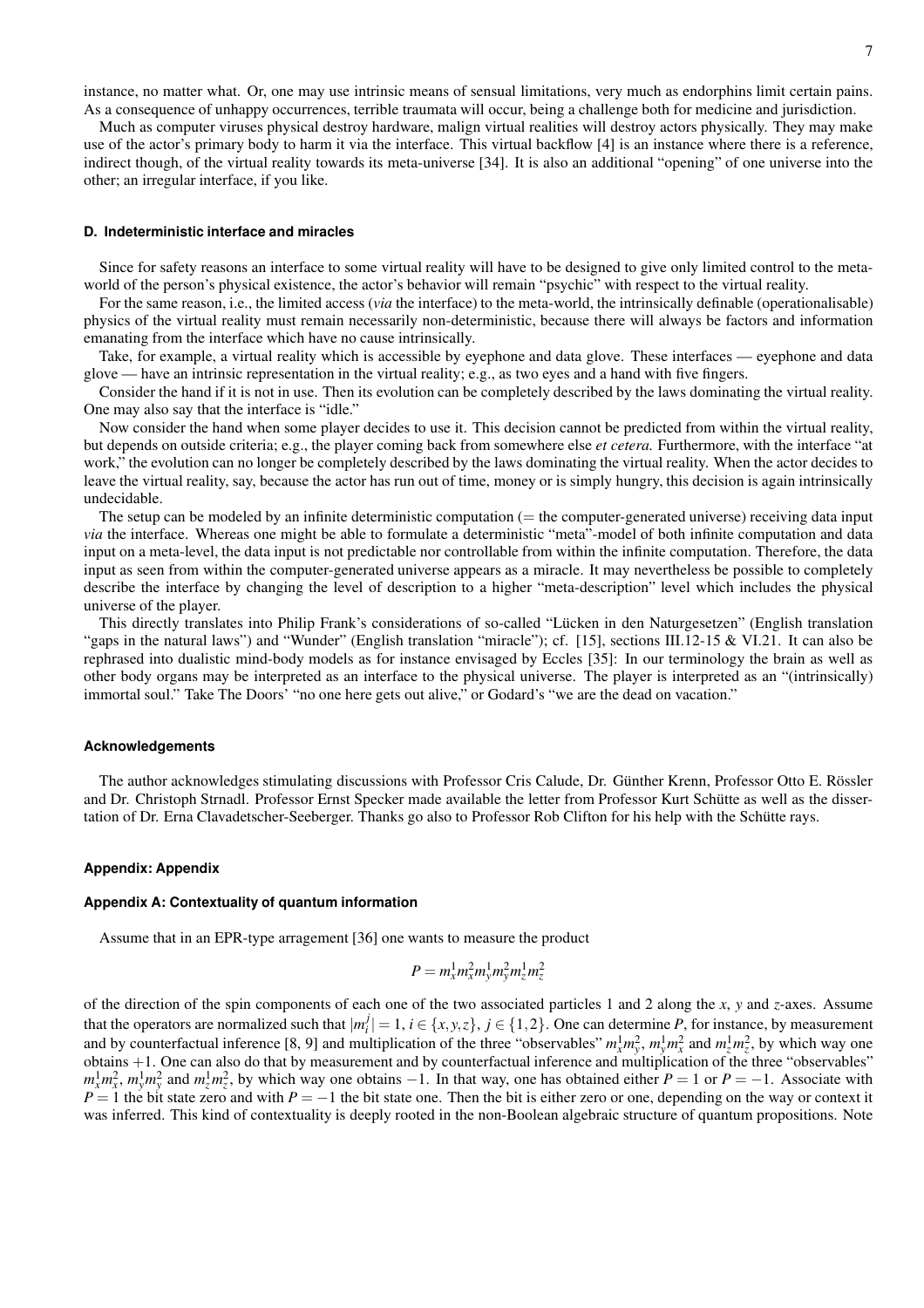also that the above argument relies heavily on counterfactual reasoning, because, for instance, only two of the six observables  $m_i^j$  can actually be experimentally determined.

## **Appendix B: Not all classical tautologies are quantum tautologies**

I shall review the shortest example of a classical tautology which is not valid in threedimensional (real) Hilbert space that is known up-to-date [37].

Consider the propositions

|  | $d_1 \rightarrow \neg b_2$ ,                                             | (B1)  |
|--|--------------------------------------------------------------------------|-------|
|  | $d_1 \rightarrow \neg b_3$ ,                                             | (B2)  |
|  | $d_2 \rightarrow a_2 \vee b_2$ ,                                         | (B3)  |
|  | $d_2 \rightarrow \neg b_3$ ,                                             | (B4)  |
|  | $d_3 \rightarrow \neg b_2$ ,                                             | (B5)  |
|  | $d_3 \rightarrow (a_1 \vee a_2 \rightarrow b_3)$ ,                       | (B6)  |
|  | $d_4 \rightarrow a_2 \vee b_2$                                           | (B7)  |
|  | $d_4 \rightarrow (a_1 \vee a_2 \rightarrow b_3)$ ,                       | (B8)  |
|  | $(a_2 \vee c_1) \vee (b_3 \vee d_1)$ ,                                   | (B9)  |
|  | $(a_2 \vee c_2) \vee (a_1 \vee b_1 \rightarrow d_1)$ ,                   | (B10) |
|  | $c_1 \rightarrow b_1 \vee d_2$ ,                                         | (B11) |
|  | $c_2 \rightarrow b_3 \vee d_2$ ,                                         | (B12) |
|  | $(a_2 \vee c_1) \vee [(a_1 \vee a_2 \rightarrow b_3) \rightarrow d_3]$ , | (B13) |
|  | $(a_2 \vee c_2) \vee (b_1 \vee d_3)$ ,                                   | (B14) |
|  | $c_2 \rightarrow [(a_1 \vee a_2 \rightarrow b_3) \rightarrow d_4]$ ,     | (B15) |
|  | $c_1 \rightarrow (a_1 \vee b_1 \rightarrow d_4)$ ,                       | (B16) |
|  | $(a_1 \rightarrow a_2) \vee b_1$ .                                       | (B17) |
|  |                                                                          |       |

The proposition formed by  $F : (B1) \wedge \cdots \wedge (B16) \rightarrow (B17)$  is a classical tautology.

*F* is not valid in threedimensional (real) Hilbert space  $E^3$ , provided one identifies the *a*'s, *b*'s and *c*'s with the following onedimensional subspaces of  $E^3$ :

| $a_1 \equiv \mathcal{S}(1,0,0)$   | (B18) |
|-----------------------------------|-------|
| $a_2 \equiv S(0,1,0)$ ,           | (B19) |
| $b_1 \equiv S(0,1,1)$ ,           | (B20) |
| $b_2 \equiv S(1,0,1)$ ,           | (B21) |
| $b_3 \equiv S(1,1,0)$ ,           | (B22) |
| $c_1 \equiv S(1,0,2)$ ,           | (B23) |
| $c_2 \equiv S(2,0,1)$ ,           | (B24) |
| $d_1 \equiv S(-1,1,1)$ ,          | (B25) |
| $d_2 \equiv S(1,-1,1)$ ,          | (B26) |
| $d_3 \equiv S(1,1,-1)$ ,          | (B27) |
| $d_4 \equiv \mathcal{S}(1,1,1)$ , | (B28) |
|                                   |       |

where  $S(v) = \{av \mid a \in \mathbb{R}\}\$  is the subspace spanned by *v*.

Let the "or" operation be represented by  $S(v) \vee S(w) = \{ av + bw \mid a, b \in \mathbb{R} \}$  the linear span of  $S(v)$  and  $S(w)$ .

Let the "and" operation be represented by  $S(v) \wedge S(w) = S(v) \cap S(w)$  the set theoretic complement of  $S(v)$  and  $S(w)$ .

Let the complement be represented by  $\neg S(v) = \{w \mid v \cdot w = 0\}$  the orthogonal subspace of  $S(v)$ .

Let the "implication" relation be represented by  $S(v) \to S(w) \equiv (\neg S(v)) \lor S(w)$ .

Then, (B1),  $\cdots$ , (B16)=  $E^3$ , whereas (B17)=  $\neg$ S(1,0,0)  $\not= E^3$ . Therefore, at least for states lying in the direction (1,0,0) [38], *F* is not a quantum tautology.

The set of eleven rays can be represented by vectors from the center of a cube to the indicated points [8], as drawn in Fig. 2.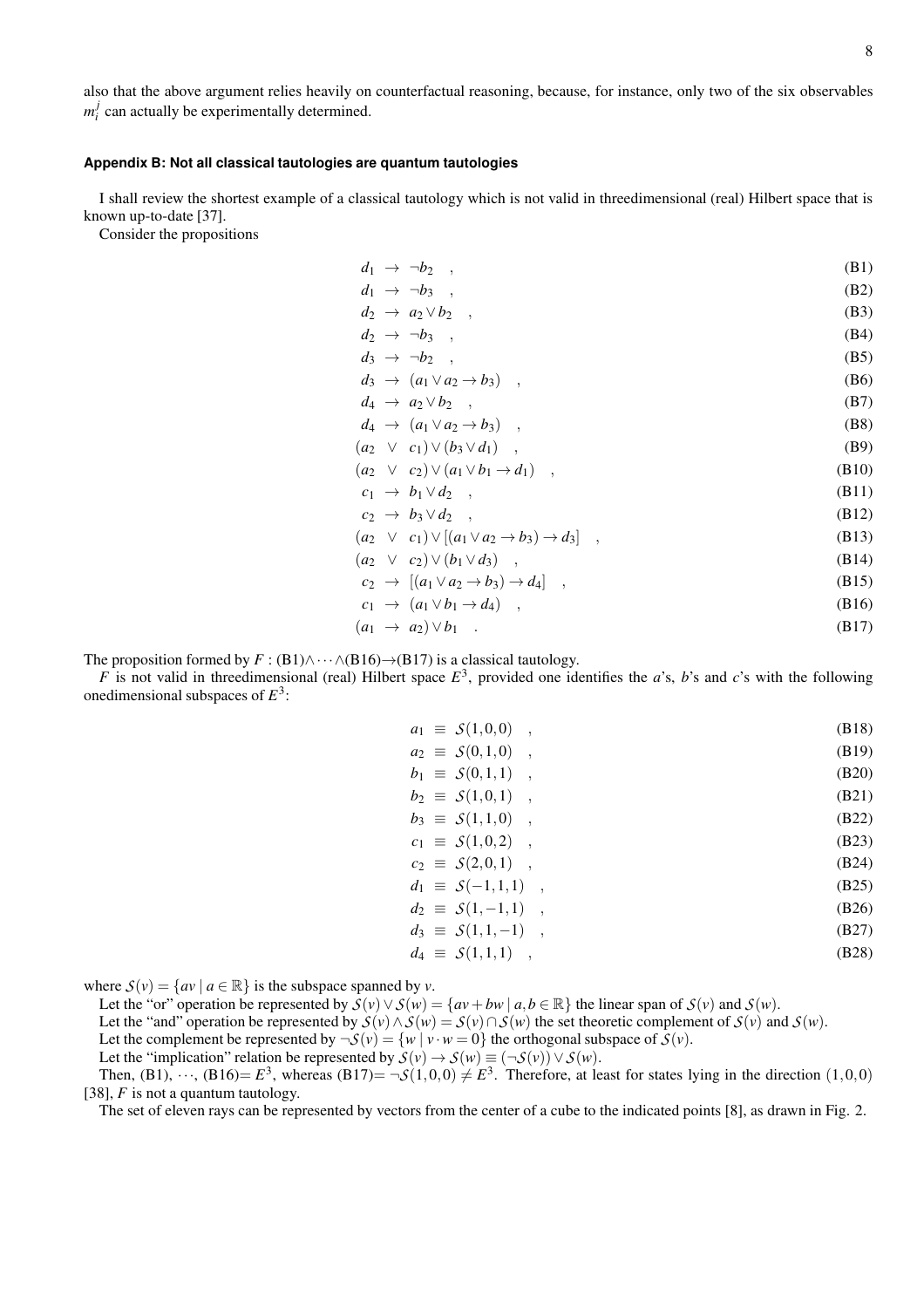

FIG. 2 The eleven rays in the proof of the Kochen-Specker theorem based on the construction of Schütte are obtained by connecting the center of the cube to the black dots on its faces and edges.

## **Appendix C: Computational complementarity**

Consider the transition and output tables and the graph of a (3,3,2)-Mealy type automaton drawn in Fig. 3. Let us further assume that, given only one automaton copy, the initial state is unknown to an observer. The goal of the observer is to find this unknown initial state of this automaton by performing input-output experiments on this single automaton. Input of 1, 2 or 3 steers the automaton into the states 1, 2 or 3, respectively. At the same time, the output of the automaton is 1 only if the guess is a "hit," i.e., only if the automaton was in that state. Otherwise the output is 0. Hence, after the measurement, the automaton is in a definite state, but if the guess is no "hit," the information about the initial automaton state is lost. Therefore, the experimenter has to decide before the actual measurement which one of the following hypotheses should be tested (in short-hand notation, "{1}" stands for "the automaton is in state 1" *etc.*):  $\{1\} = \{-\{2,3\},\{2\} = -\{1,3\},\{3\} = -\{1,2\}$ . Measurement of either one of these three hypotheses (or their complement) makes impossible measurement of the other two hypotheses.

No input, i.e., the empty input string  $\emptyset$ , identifies all three internal automaton states. This corresponds to the trivial information that the automaton is in *some* internal state. Input of the symbol 1 (and all sequences of symbols starting with 1) distinguishes between the hypothesis  $\{1\}$  (output "1") and the hypothesis  $\{2,3\}$  (output "0"). Input of the symbol 2 (and all sequences of symbols starting with 1) distinguishes between the hypothesis {2} (output "1") and the hypothesis {1,3} (output "0"). Input of the symbol 3 (and all sequences of symbols starting with 1) distinguishes between the hypothesis  $\{3\}$  (output "1") and the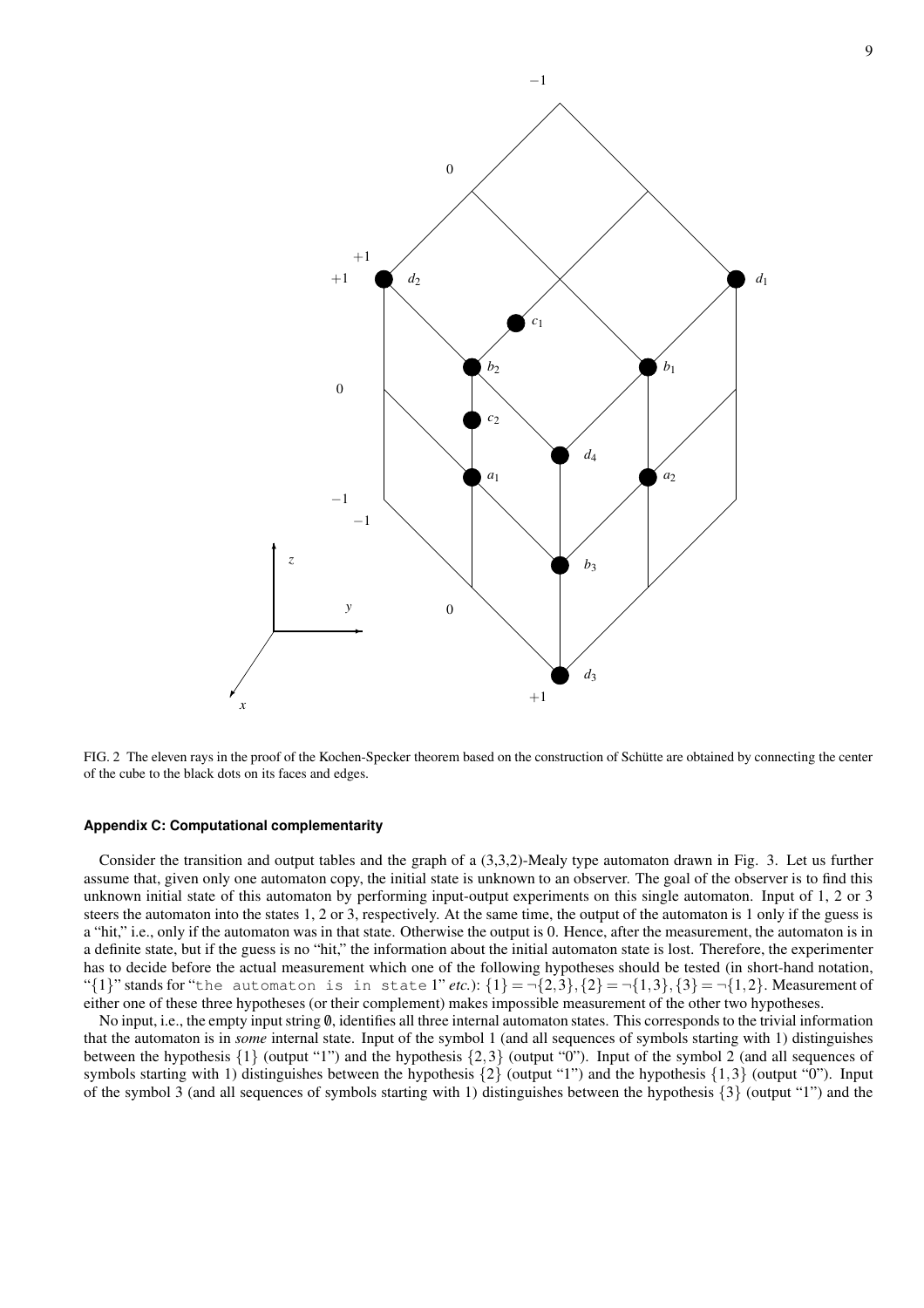|                           |  | state 1 state 2 state 3 |
|---------------------------|--|-------------------------|
| input function $\delta_1$ |  |                         |
| input function $\delta_2$ |  |                         |
| input function $\delta_3$ |  |                         |
| output function $o_1$     |  |                         |
| output function $o_2$     |  |                         |
| output function $o_3$     |  |                         |



FIG. 3 Transition and output tables and figure of a (3,2,2)-automaton of the Mealy type.

hypothesis  $\{1,2\}$  (output "0"). The intrinsic propositional calculus is thus defined by the partitions [4]

| $v(\emptyset) = \{\{1,2,3\}\}\; ,$ | (C1) |
|------------------------------------|------|
|                                    |      |

| $v(1) = \{\{1\},\{2,3\}\}\; ,$ |  | (C2)   |
|--------------------------------|--|--------|
| $(6.2)$ $(4.2)$                |  | $\sim$ |

$$
v(2) = \{\{2\}, \{1,3\}\} , \tag{C3}
$$
  

$$
v(3) = \{\{3\}, \{1,2\}\} . \tag{C4}
$$

$$
V(J) = \iint J f_1 I_2 f f \qquad (C+1)
$$

It can be represented by the lattice drawn in Fig. 4. This lattice is of the "Chinese latern" *MO*3 form. It is non–distributive, but modular.

The obtained intrinsic propositional calculus in many ways resembles the lattice obtained from photon polarization experiments or from other incompatible quantum measurements. Consider an experiment measuring photon polarization. Three propositions of the form

> "the photon has polarization  $p_{\phi_1}$ ", "the photon has polarization  $p_{\phi_2}$ ",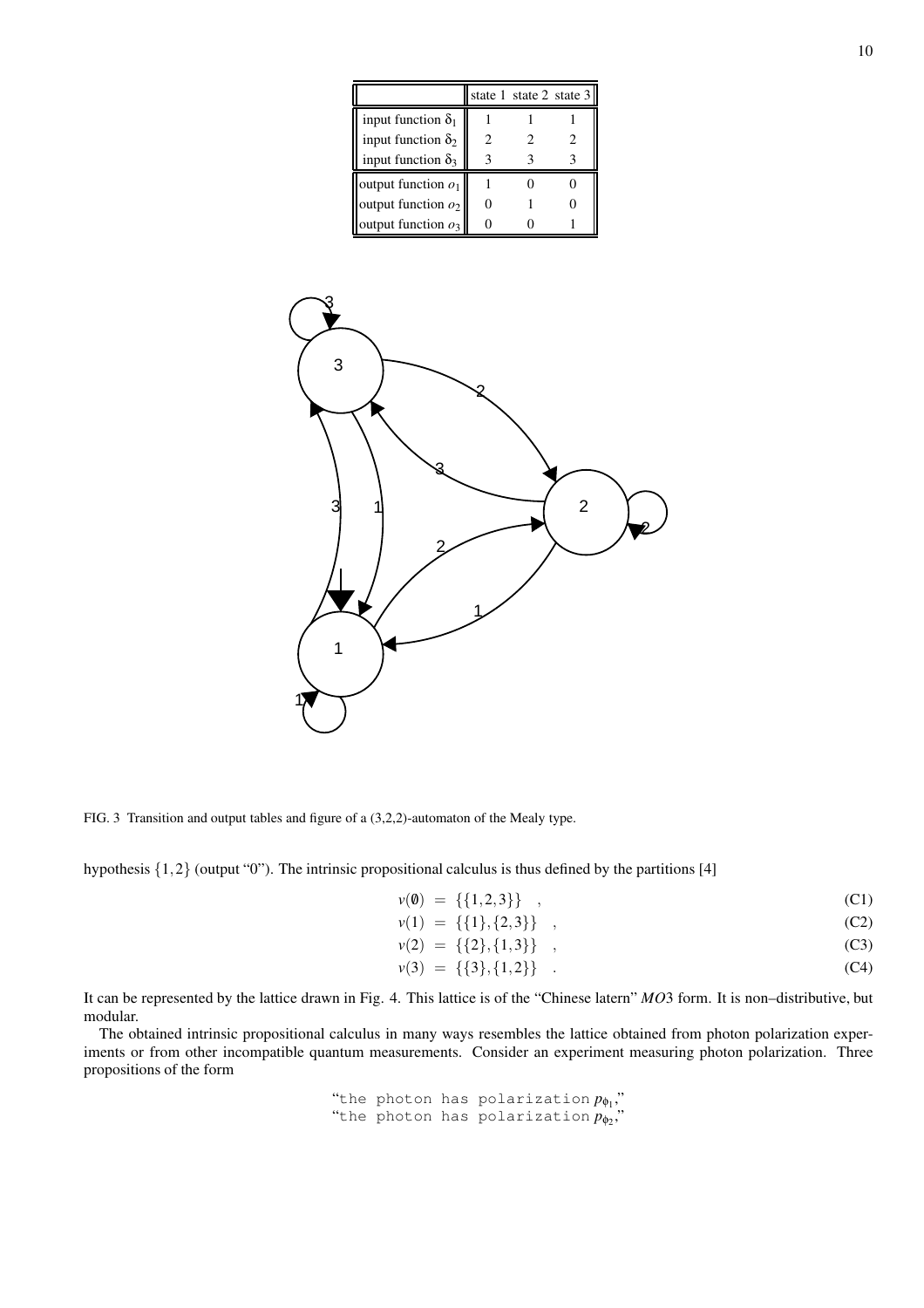

FIG. 4 Lattice *MO*3 of intrinsic propositional calculus of a (3,2,2)-automaton of the Mealy type.

# "the photon has polarization  $p_{\phi_3}$ "

cannot be measured simultaneously for the angles  $\phi_1 \neq \phi_2 \neq \phi_3 \neq \phi_1 \text{ (mod } \pi)$ . An irreversible measurement of one direction of polarization would result in a state preparation, making impossible measurement of the other directions of polarization, and resulting in a propositional calculus of the "Chinese latern" form *MO*3.

## **Appendix D: Simple proof of the recursive unsolvability of the halting problem**

Assume that there is an algorithmic way to forsee a particular aspect of the future of an arbitrary computation. Namely, whether or not the computation will terminate. As conceived by Turing [39], this assumption yields to a contradiction; therefore it cannot be valid. The proof follows Cantor's diagonalization argument, which was used analogously by Gödel to prove the incompleteness of arithmetic.

Consider an arbitrary algorithm  $B(x)$  whose input is a string of symbols x. Assume that there exists a "halting algorithm" HALT which is able to decide whether *B* terminates on *x* or not.

Using  $HALT(B(x))$  we shall construct another deterministic computing agent *A*, which has as input any effective program *B* and which proceeds as follows: Upon reading the program *B* as input, *A* makes a copy of it. This can be readily achieved, since the program *B* is presented to *A* in some encoded form  $\#(B)$ , i.e., as a string of symbols. In the next step, the agent uses the code  $#(B)$  as input string for *B* itself; i.e., *A* forms  $B(H(B))$ , henceforth denoted by  $B(B)$ . The agent now hands  $B(B)$  over to its subroutine HALT. Then, *A* proceeds as follows: if HALT( $B(B)$ ) decides that  $B(B)$  halts, then the agent *A* does not halt; this can for instance be realised by an infinite DO-loop; if  $HALT(B(B))$  decides that  $B(B)$  does *not* halt, then *A* halts.

We shall now confront the agent *A* with a paradoxical task by choosing *A*'s own code as input for itself. — Notice that *B* is arbitrary and has not been specified yet. The deterministic agent *A* is representable by an algorithm with code  $#(A)$ . Therefore, we are free to substitute *A* for *B*.

Assume that classically *A* is restricted to classical bits of information. Then, whenever  $A(A)$  halts,  $HALT(A(A))$  forces  $A(A)$ not to halt. Conversely, whenever  $A(A)$  does not halt, then  $HALT(A(A))$  steers  $A(A)$  into the halting mode. In both cases one arrives at a complete contradiction. In the classical computational base, this contradiction can only be consistently avoided by assuming the nonexistence of *A* and, since the only nontrivial feature of *A* is the use of the peculiar halting algorithm HALT, the impossibility of any such halting algorithm.

#### **Appendix E: Interface modeling**

Let us explicitly construct the decription of an asymmetric interface between two universes  $S_1$  and  $S_2$  [40]. Assume that an intrinsic (or operational or endo-) parameter description  $P(S) = \{S; p_1, ..., p_n, ...\}$  with parameters  $p_i$  contains parameters which could at least in principle be measured by devices and processes available in the universe *S*.

Assume an interaction *I* acting in both universes  $S_1$  and  $S_2$ . Let us use this interaction for measurements. In this way we get two associated intrinsic parameter descriptions  $P(S_1, I)$  and  $P(S_2, I)$ . We shall define the universe  $S_2$  *approximately closed* with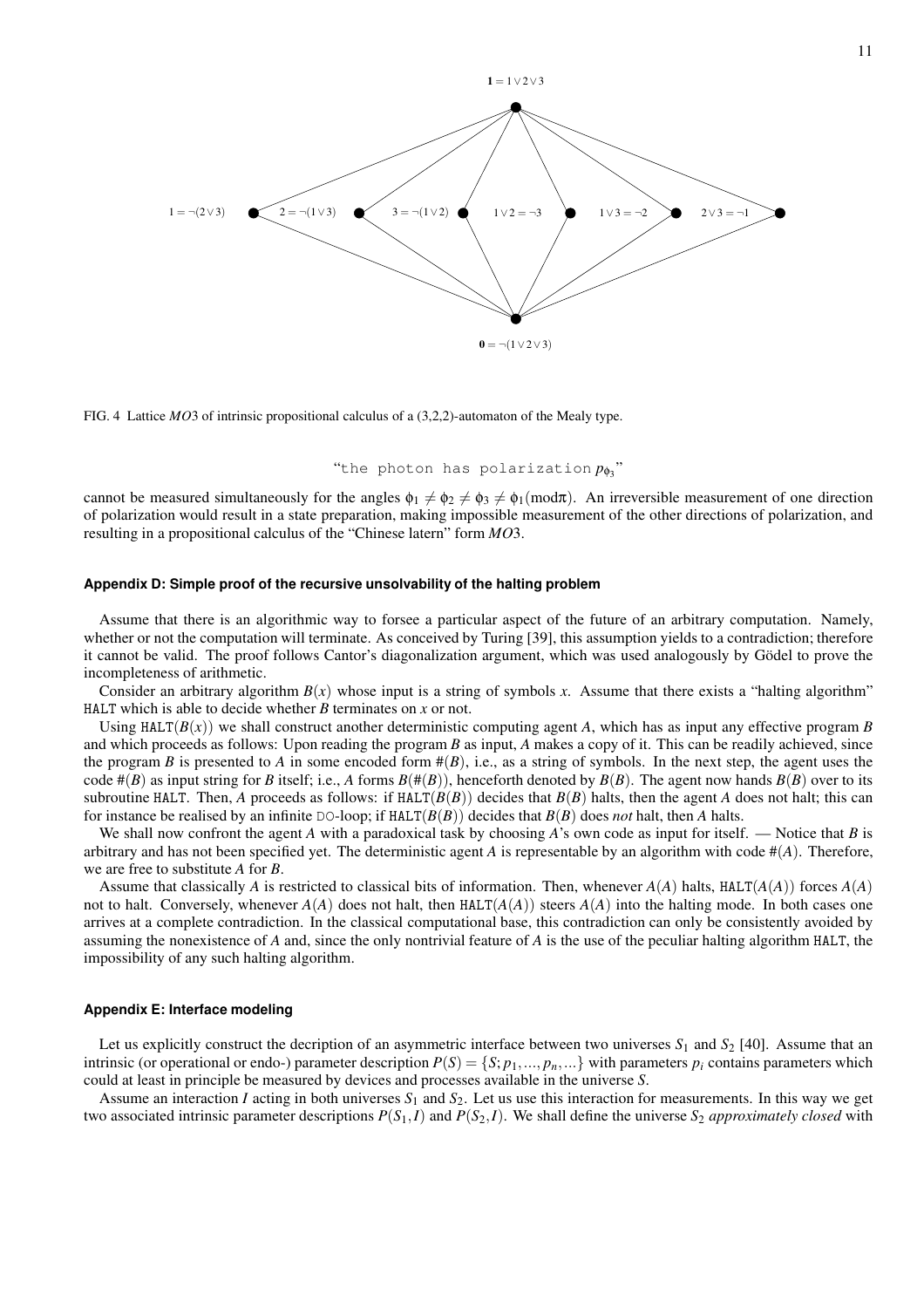respect to *S*<sup>1</sup> and to the interaction *I* if *S*<sup>2</sup> responds only "slightly" to changes in *S*1. Formally, this situation can be written as δ*P*(*S*2,*I*)  $\frac{(S_2,I)}{\delta p_i} \simeq 0 \ \ \forall p_i \in P(S_1,I)$  or just  $\frac{\delta P(S_2,I)}{\delta P(S_1,I)} \simeq 0$ . Using the language of cybernetics, this is identical to say that a system  $S_2$  is approximately autonomous with respect to *S*<sup>1</sup> if the effect of its output affects its input only slightly, such that no feedback loop via  $S_1$  occurs [41].

Assume again two universes  $S_1$  and  $S_2$ , and two interactions  $I_1$  and  $I_2$ . Assume further that  $S_1$  and  $S_2$  are approximately closed with respect to one interaction, say  $I_1: \frac{\delta P(S_1,I_1)}{\delta P(S_2,I_1)} \simeq \frac{\delta P(S_2,I_1)}{\delta P(S_1,I_1)} \simeq 0$ . We shall spoil the symmetry now by requiring that one system, say  $S_1$ , is sensitive to interactions  $I_2$ , whereas  $S_2$  is not:  $\frac{\delta P(S_1,I_2)}{\delta P(S_2,I_2)} \neq 0 \wedge \frac{\delta P(S_2,I_2)}{\delta P(S_1,I_2)} \simeq 0$ . Hence, effectively one almost closed system  $S_1$  is a close realization of Archimedean point, with the system  $S_2$  and the interaction  $I_1$  to be described.  $I_2$  serves merely as a reference interaction. Since observations in  $S_1$  will not affect  $S_2$  too much, an operational parameter description  $P(S_2, I_2)$  will be

called *quasiextrinsic*. Parameters in  $P(S_2, I_2)$ , which cannot be measured by  $I_1$  in  $S_2$  are external, hidden, parameters in  $S_2$ . In this context, the extrinsic parameter description might be defined via a limit: a parameter description  $P(S_1, I_2)$  from  $S_2$  is called *extrinsic* if  $S_1$  and  $S_2$  are totally closed with respect to both interactions  $I_1$  and  $I_2$ . Clearly, this is impossible to realize, since there cannot be any exchange between universes without altering the states of both.

In what follows I shall give an example of such a configuration: assume a pool filled with water, which will serve as system *S*1. Let us assume further an optical instrument recording electromagnetic radiation as part of our system *S*2, and the interactions *I*<sup>1</sup> and *I*2, being identified with water wave interactions and electromagnetic interaction respectively. Since light does not affect water wave dynamics appreciably, but changes the state of the optical instrument, a realization of the described model is obtained, with the optical instrument yielding a quasiextrinsic view of the pool.

Let a universe be represented by the symbols "()". Let a cut or interface be represented by some double line symbol such as "][" characterizing the two universes it connects.

Then the process of distinction creates a cut within one universe. It creates two new distinct universes; the interface being along the cut; i.e.,  $(| \rangle \rightarrow |||)$ . In the process of condensation, two formerly distinct universes communicate via the interface, which is again symbolized as (symmetric) cut; i.e.,  $($ ) $() \rightarrow$  (||). If the interface is not symmetric such as in the above (quasi-) extrinsic setup, then the process of condensation, two formerly distinct universes communicate via the interface, which is now symbolized as an asymmetric cut; i.e.,  $(1) \rightarrow (1)$  or  $(1) \rightarrow (1)$ . Also for asymmetric interfaces, the process of distinction is symbolized by an asymmetric cut; i.e.,  $() \rightarrow ()$  or  $() \rightarrow ()$ .

#### **References**

- [1] G. Krenn, *private communication.*
- [2] T. Toffoli, The role of the observer in uniform systems, in Applied General Systems Research, ed. by G. Klir (Plenum Press, New York, London, 1978).
- [3] O. E. Rössler, Endophysics, in Real Brains, Artificial Minds, ed. by J. L. Casti and A. Karlquist (North-Holland, New York, 1987), p. 25; Endophysics, Die Welt des inneren Beobachters, ed. by P. Weibel (Merwe Verlag, Berlin, 1992).
- [4] K. Svozil, Randomness and Undecidability in Physics (World Scientific, Singapore, 1993).
- [5] O. E. Rössler, *private communication*.
- [6] E. P. Specker, Dialectica 14, 175 (1960); S. Kochen and E. P. Specker, Journal of Mathematics and Mechanics 17, 59 (1967); reprinted in [30].
- [7] M. Redhead, Incompleteness, Nonlocality and Realism (Clarendon Press, Oxford, 1987).
- [8] A. Peres, Quantum Theory: Concepts & Methods (Kluwer Academic Publishers, Dordrecht, 1993).
- [9] N. D. Mermin, Rev. Mod. Phys. 65, 803 (1993).
- [10] N. Herbert, Foundation of Physics 12, 1171 (1982); W. K. Wooters and W. H. Zurek, Nature 299, 802 (1982); P. W. Milonni and M. L. Hardies, Phys. Lett. 92A, 321 (1982); L. Mandel, Nature 304, 188 (1983); R. J. Glauber, Amplifyers, Attenuators and the Quantum Theory of Measurement, in Frontiers in Quantum Optics, ed. by E. R. Pikes and S. Sarkar (Adam Hilger, Bristol 1986). reprinted in [30].
- [11] S. Kochen and E. P. Specker, Logical Structures arising in quantum theory, in Symposium on the Theory of Models, Proceedings of the <sup>1963</sup> International Symposium at Berkeley (North Holland, Amsterdam, 1965), p. 177-189; reprinted in [30].
- [12] S. Kochen and E. P. Specker, The calculus of partial propositional functions, in Proceedings of the <sup>1964</sup> International Congress for Logic, Methodology and Philosophy of Science, Jerusalem (North Holland, Amsterdam, 1965), p. 45-57; reprinted in [30].
- [13] G. Kreisel, Synthese **29**, 11 (1974).
- [14] E. P. Wigner, "The unreasonable effectiveness of mathematics in the natural sciences", Richard Courant Lecture delivered at New York University, May 11, 1959 and published in *Communications on Pure and Applied Mathematics* 13, 1 (1960).
- [15] Ph. Frank, Das Kausalgesetz und seine Grenzen (Springer, Vienna 1932).
- [16] E. F. Moore, Gedanken-Experiments on Sequential Machines, in Automata Studies, ed. by C. E. Shannon & J. McCarthy (Princeton University Press, Princeton, 1956).
- [17] J. E. Hopcroft and J. D. Ullman, Introduction to Automata Theory, Languages, and Computation (Addison-Wesley, Reading, MA, 1979).
- [18] W. Brauer, Automatentheorie (Teubner, Stuttgart, 1984).
- [19] D. Finkelstein and S. R. Finkelstein, International Journal of Theoretical Physics 22, 753 (1983).
- [20] A. A. Grib and R. R. Zapatrin, International Journal of Theoretical Physics 29, 113 (1990); *ibid* 31, 1669 (1992).
- [21] M. Schaller and K. Svozil, *Il Nuovo Cimento* **109 B**, 167 (1994).